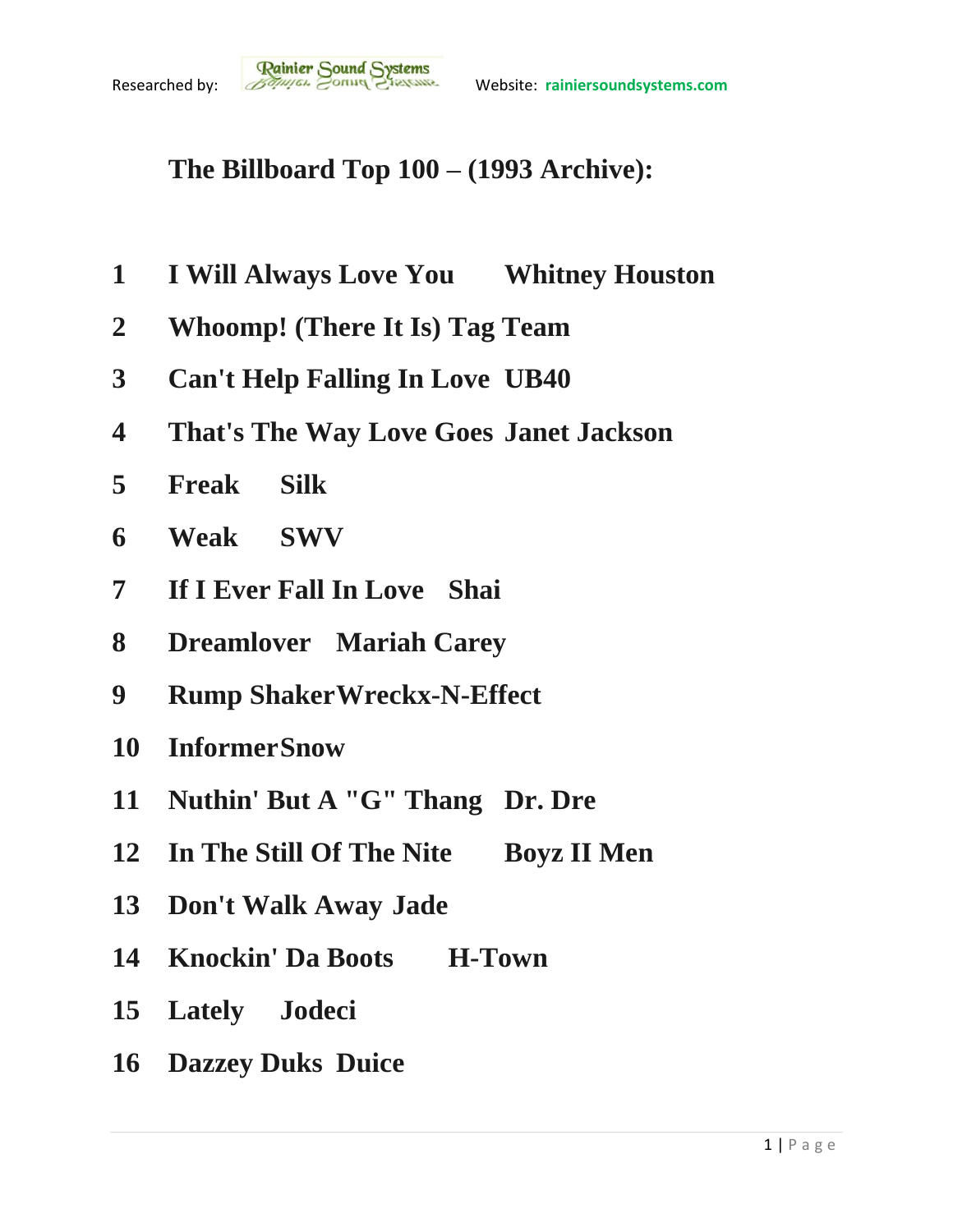- **Show Me Love Robin S.**
- **A Whole New World Peabo Bryson and Regina Belle**
- **If Janet Jackson**
- **I'm So Into You SWV**
- **Love Is Vanessa Willlams and Brian Mcknight**
- **Runaway Train Soul Asylum**
- **I'll Never Get Over You (Getting Over Me) Expose**
- **Ditty Paperboy**
- **Rhythm Is A Dancer Snap**
- **The River Of Dreams Billy Joel**
- **I'm Gonna Be (500 Miles) Proclaimers**
- **Two Princes Spin Doctors**
- **Right Here (Human Nature)-Downtown SWV**
- **I Have Nothing Whitney Houston**
- **Mr. Wendal Arrested Development**
- **Have I Told You Lately Rod Stewart**
- **Saving Forever For You Shanice**
- **Ordinary World Duran Duran**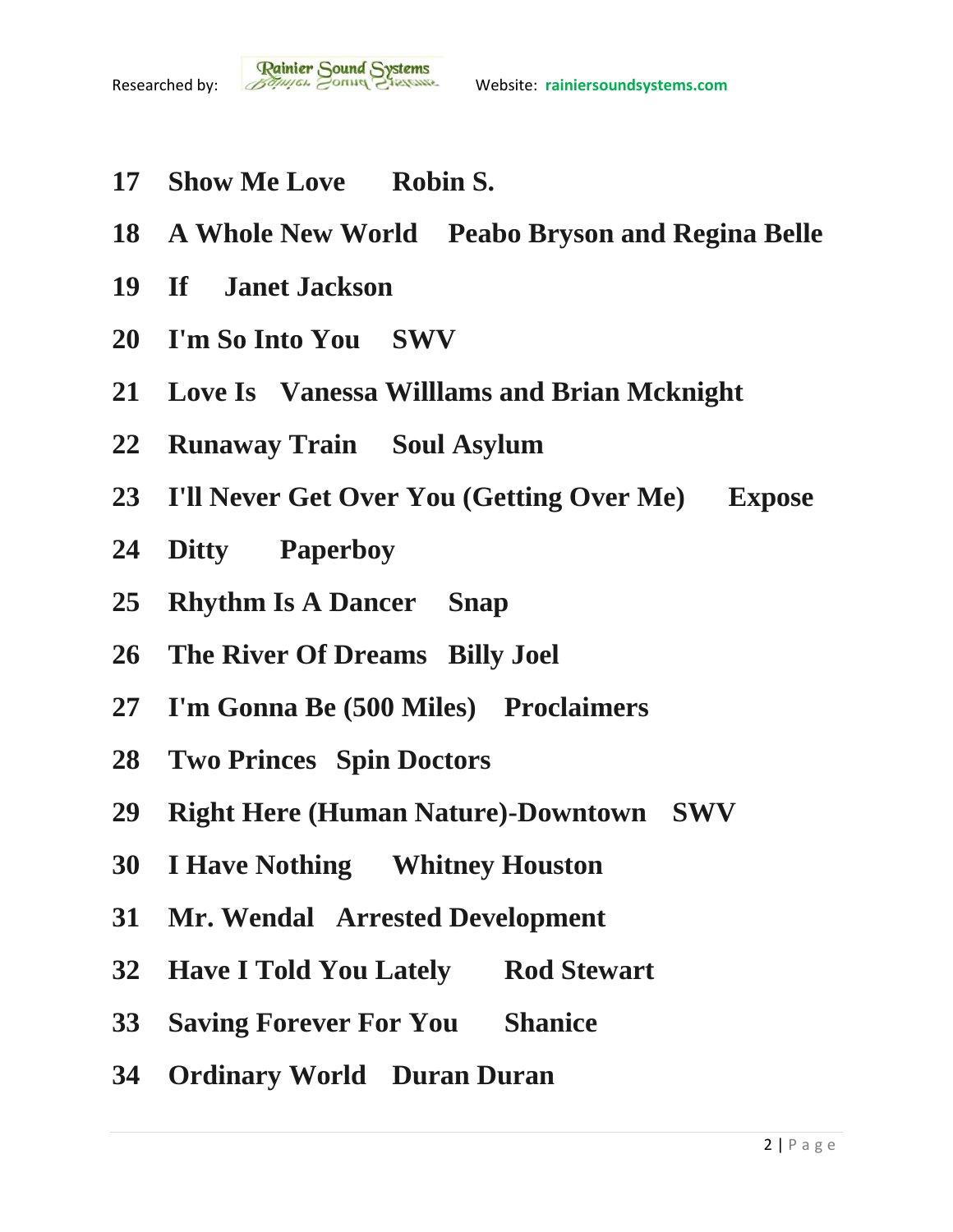- **If I Had No Loot Tony! Toni! Tone!**
- **I'd Do Anything For Love Meat Loaf**
- **Slam Onyx**
- **Looking Through Patient Eyes P.M. Dawn**
- **I'm Every WomanWhitney Houston**
- **Baby I'm Yours Shai**
- **Come Undone Duran Duran**
- **I Don't Wanna Fight Tina Turner**
- **I'd Die Without You P.M. Dawn**
- **Whoot There It Is**
- **Hip Hop Hooray Naughty By Nature**
- **Another Sad Love Song Toni Braxton**
- **Will You Be There Michael Jackson**
- **Comforter Shil**
- **Good EnoughBobby Brown**
- **What's Up 4 Non Blondes**
- **All That She Wants Ace Of Base**
- **7 Prince and The New Power Generation**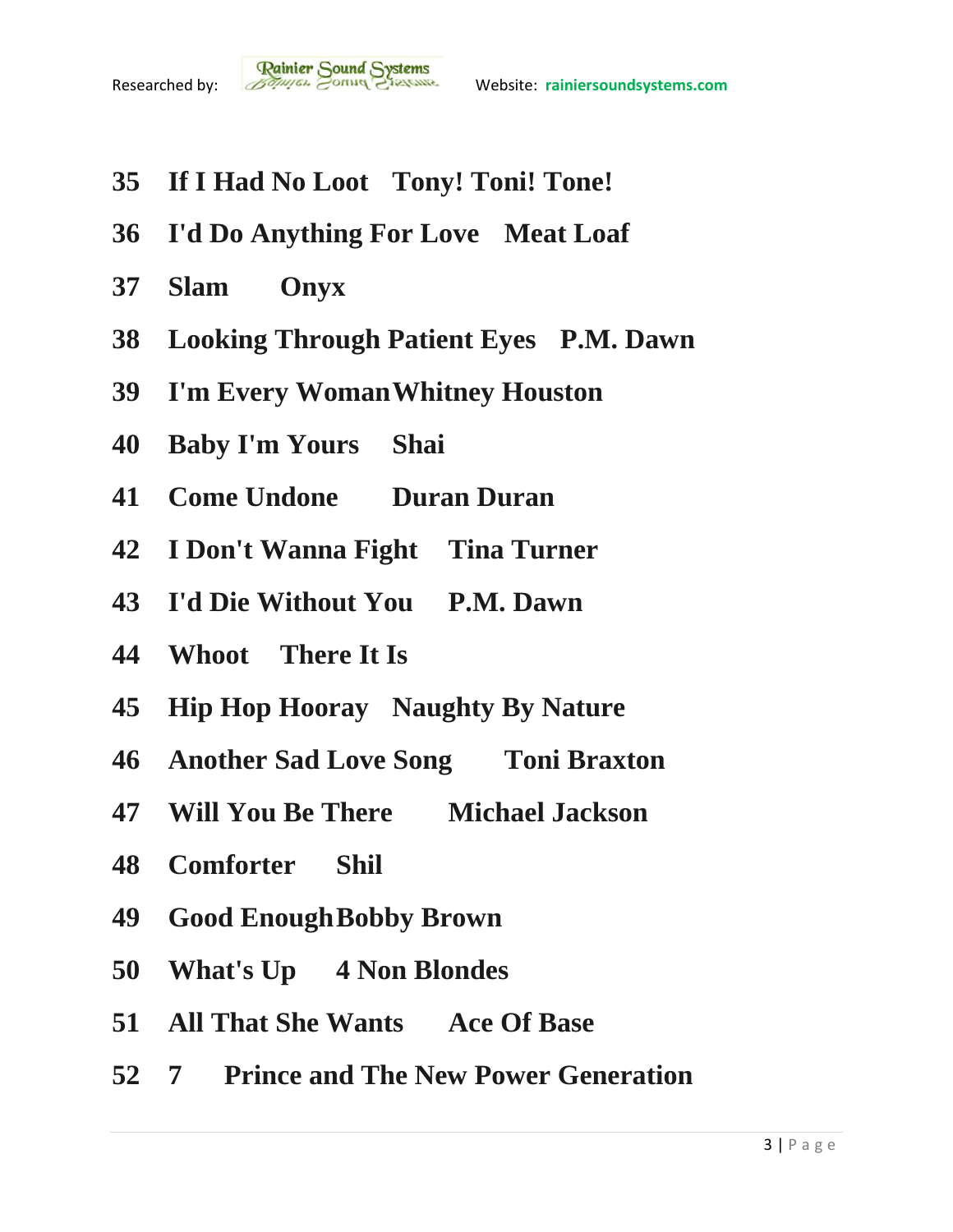- **Dre Day Dr. Dre**
- **One Last Cry Brian McKnight**
- **Just Kickin' It Xscape**
- **I Get Around 2Pac**
- **Bed Of Roses Bon Jovi**
- **Real Love Mary J. Blige**
- **Here We Go Again! Portrait**
- **Cryin' Aerosmith**
- **Cats In The Cradle Ugly Kid Joe**
- **What About Your Friends TLC**
- **I Got A Man Positive K**
- **Hey Mr. D.J. Zhane**
- **Insane In The Brain Cypress Hill**
- **Deeper And Deeper Madonna**
- **Rain Madonna**
- **The Right Kind Of Love Jeremy Jordan**
- **Bad Boys Inner Circle**
- **That's What Love Can Do Boy Krazy**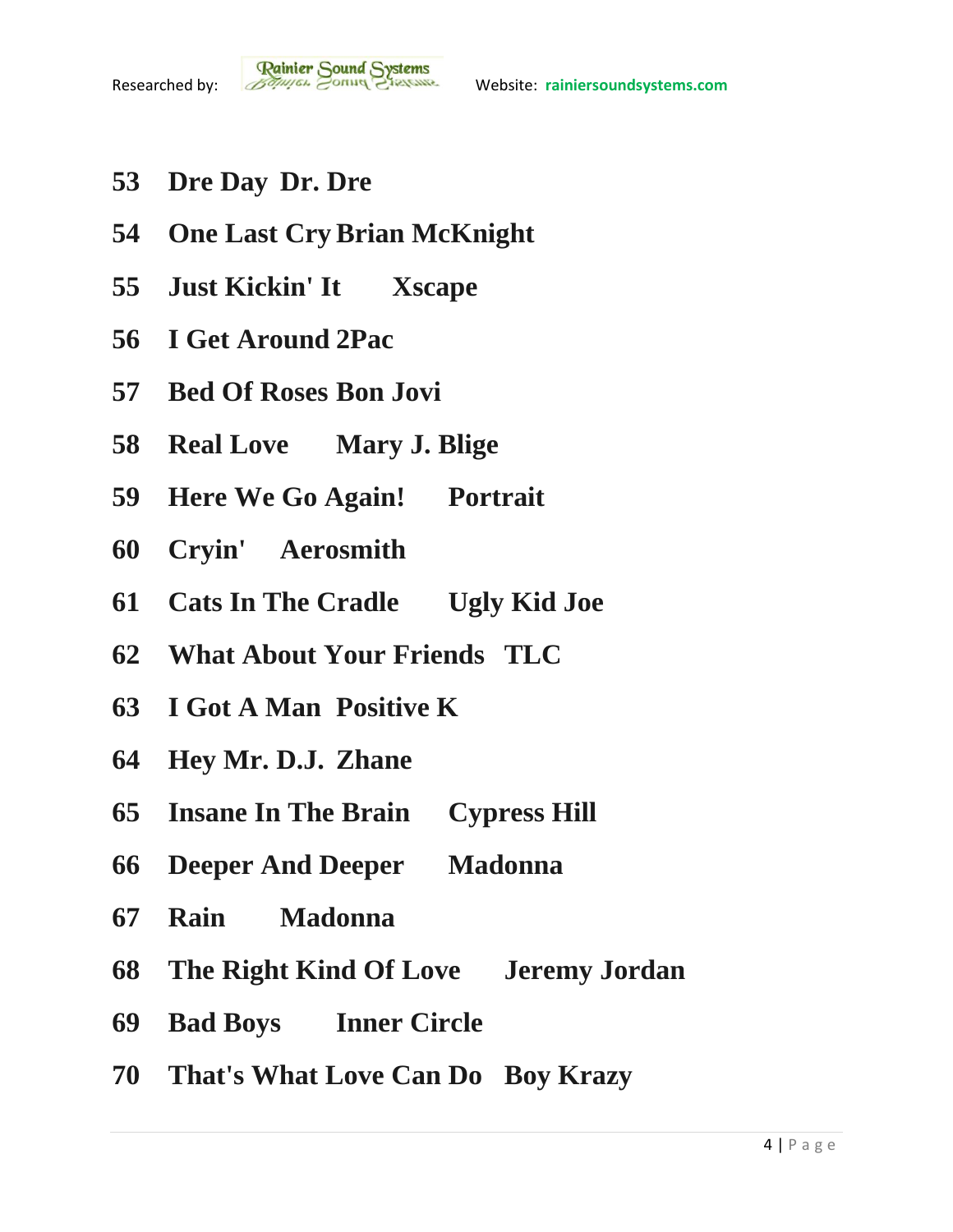

- **Do You Believe In Us Jon Secada**
- **Angel Jon Secada**
- **Forever In Love Kenny G**
- **Again Janet Jackson**

 **Boom! Shake The Room DJ Jazzy Jeff and Fresh Prince**

- **When She Cries Restless Heart**
- **Sweat (A La La La La Long) Inner Circle**
- **It Was A Good Day Ice Cube**
- **More And More Captain Hollywood Project**
- **How Do You Talk To An Angel - Heights**
- **Rebirth Of Slick (Cool Like Dat) Digable Planets**
- **What Is Love - Haddaway**
- **To Love Somebody Michael Bolton**
- **Give It Up Turn It Loose**
- **Alright Kris Kross**
- **Check Yo Self Ice Cube**
- **Fields Of Gold Sting**